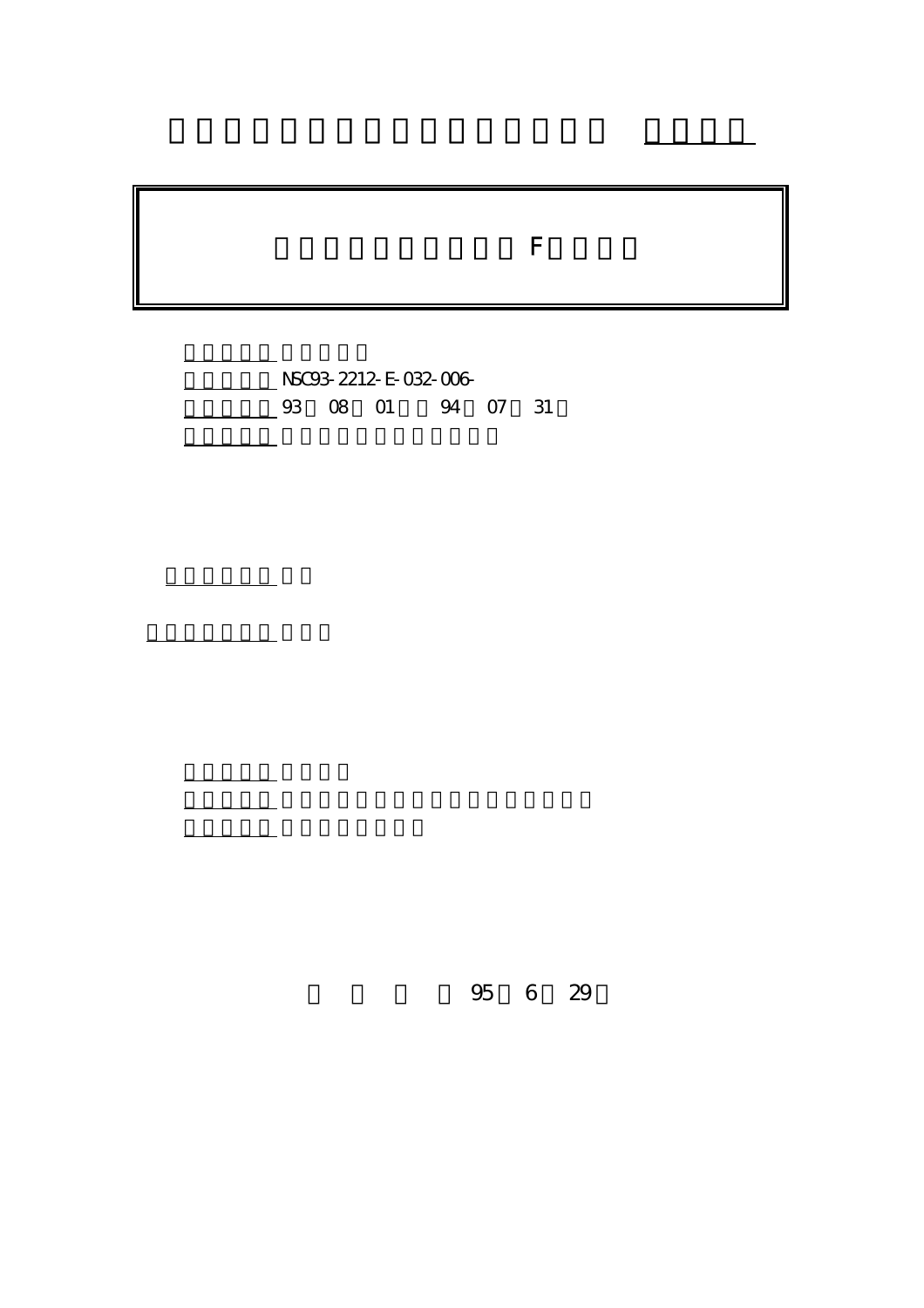## 行政院國家科學委員會補助專題研究計畫 ■成果報告 □期中進度報告

## 各種惡劣天氣下等效性F因子研究

計畫類別: 個別型計畫 □ 整合型計畫

- 計書編號: NSC93-2212-E-032-006
- 執行期間: 93 年 08 月 01 日至 94 年 07 月 31 日

計畫主持人:宛 同

成果報告類型(依經費核定清單規定繳交):■精簡報告 □完整報告

- 本成果報告包括以下應繳交之附件:
- □赴國外出差或研習心得報告一份
- □赴大陸地區出差或研習心得報告一份
- □出席國際學術會議心得報告及發表之論文各一份
- □國際合作研究計畫國外研究報告書一份
- 處理方式:除產學合作研究計畫、提升產業技術及人才培育研究計畫、列 管計畫及下列情形者外,得立即公開查詢

執行單位:淡江大學航空太空工程學系(所)

中 華 民 國 94 年 10 月 30 日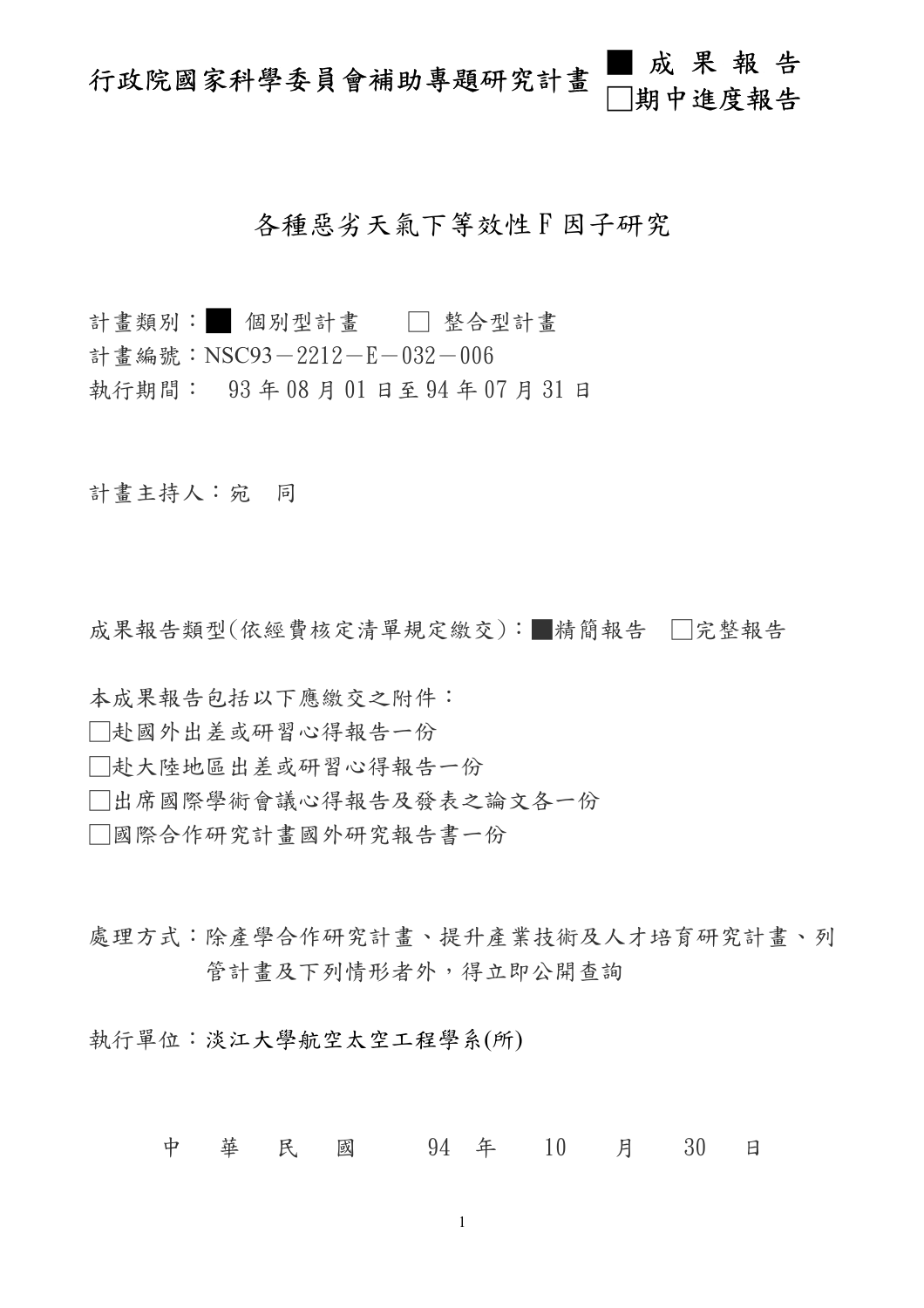#### 一、中文摘要

為人所週知的,某些天氣現象會 對飛行安全造成相當大的危害,例如 低空風切、亂流、大雨和飛機積冰等 現象。本研究的目的是欲藉由低空風 切危害參數F參數為媒介,對在不良天 候下飛行的飛機,其性能將會出現何 種程度的衰減進行瞭解。

首先,本研究將先建立三維的低 空風切風場及三維的F參數,然後將其 所計算出來的結果與代表亂流的T參 數相加。其次將大雨和積冰情形下使 用空氣動力學方程式所解算出的飛機 性能衰減量,將其換算成等效的F參 數,並將其與前者相加,從而得知在 此種天候下飛機性能的總衰減量。在 三維F參數的建立上,由於考慮到側風 對飛機的影響,將採用二維的F參數加 上角動量的影響,做為三維F參數之方 程式;而在亂流的部分,則使用自行 創造的T參數,其原理為將飛機在風場 中所受到的三維加速度和角加速度變 化予以非單位參數化。在大雨和飛機 積冰的部分,則採用前人所建立的計 算流體力學方法解析飛機的空氣動力 係數,將其衰減的飛機性能計算出 來,並換算出其相對應的F參數值。最 後再將飛機可能遭遇的惡劣天氣現象 之等效F參數和T參數相加成為FT參 數,並應用新發展的FW參數,以求得 在同時面對多種惡劣天氣現象下,飛 機所受到的影響總合,並進而探討多 種惡劣天氣存在時,單獨天氣現象對 飛機所造成影響之比重。

台灣位處於世界最大海洋和最大 陸塊之交界處,其天氣現象較許多國 家更富有變化,近年來亦有多起因惡 劣天候所造成之空難事故,故對足以 威脅飛行安全之天候現象進行量化性 且系統性的研究實有其必要性存在; 本研究針對部分對飛機有重大影響惡 劣天氣現象進行研究,以期可藉此對 我國之飛行安全有所幫助,並能減少 國人生命財產損失。

關鍵字:F參數、低空風切、亂流、大 雨、積冰、飛機性能、飛行安全

#### **Abstract**

 It is well known that some meteorological phenomenon will cause sizable danger to aviation safety, for example: low level windshear, turbulence, ice accretion and heavy rain, etc. The purpose of this research is to find out, by using existing low level windshear F-factor as the medium, the degrees of performance degradation for aircraft flying under different adverse weather conditions.

 First of all, the study will set up the low level windshear 3-D wind field (including the side wind) and 3-D F-factor, then tally up the result with turbulence T-factor developed by our research group earlier. Secondly, take the aircraft performance amount calculated from heavy rain and ice accretion by using existing CFD techniques; convert it to an equivalent F-factor value. Add it with the previous result would get us the total performance amount under these weather conditions. At the end, tally up the different F-factor and T-factor values from the four adverse weather conditions that the aircraft might face, forming FT-factor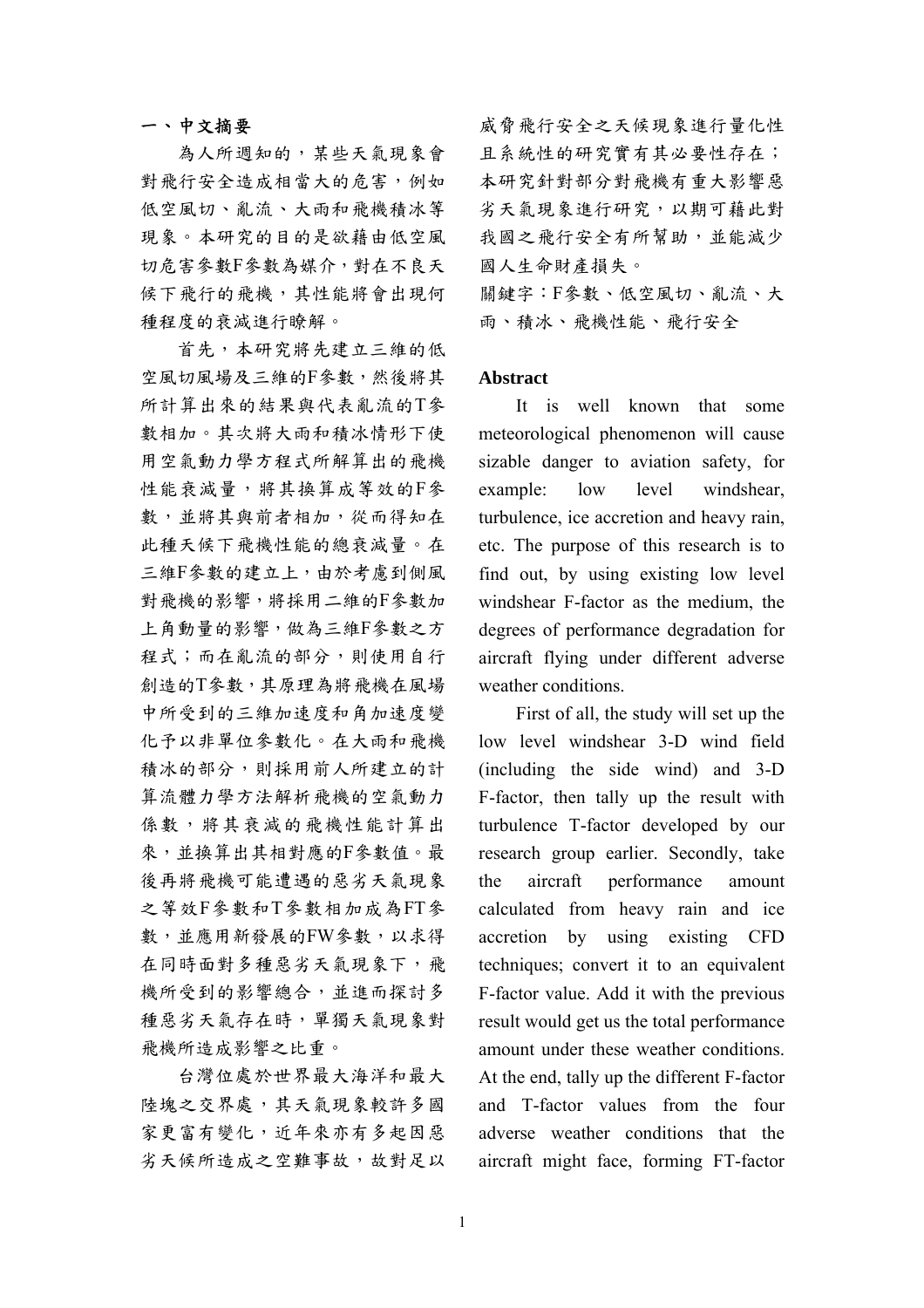and the newly created FW-factor, which will lead to the total aircraft performance degraded values in various adverse weather conditions. It is believed that the FW-factor represents a measuring weighting parameter for each adverse weather condition, which might co-exist with each other.

 Taiwan is located at the intersection of the world's largest ocean and land, which makes its meteorological phenomena full of varieties than that in many countries. In recent years, there are several accidents caused by adverse weather conditions. Therefore, it is necessary to investigate the meteorological phenomena that might be threat to aviation safety. Through the combining efforts in flight dynamics, aerodynamics, performance parameter developments, this study represents a first try in quantifying different adverse weather influences on aircraft performance degradation. It is hoped that the research results will be useful to local aviation safety community and help to eliminate some of the loss in lives and properties.

Keywords: F-factor, Low Level Windshear, Turbulence, Heavy Rain, Ice Accretion, Aircraft Performance, Aviation Safety

### 二、計畫緣由與目的

 Since aircraft was invented in 1903, aviation accidents have been a critical chapter in the aviation history of mankind. No matter it's by early aircraft

manufacturers testing to come up with better aircrafts or the tragedies happened caused by negligence of some trivial matters, accidents seem to pop up one after another since the beginning of flight era.

 There are several reasons that could cause accidents, which can mainly put in three categories: human factor, mechanical malfunction and adverse weather condition. Human factor means lack of some steps of operation or not receiving enough flight related information due to negligence or carelessness. Mechanical malfunction generally refers to problems left from maintenance or aircraft designing defects that lead to the flight instability and even accident. Adverse weather condition refers to the severe weather caused by nature, which often caused the degradation of aircraft performance, and result in not being able to fly and eventually crash. The adverse weather factor has the smallest proportionate among the three, but still is the most inevitable and difficult to conquer for mankind.

 Adverse weather can influence people's lives as well as aircrafts. When encountering severe weather conditions, people on the ground could evacuate or set up some proper preventing procedures to minimize the live and property damages. However, when a flying aircraft run into severe weathers, there is little chance to escape in the sky. So unless being informed earlier about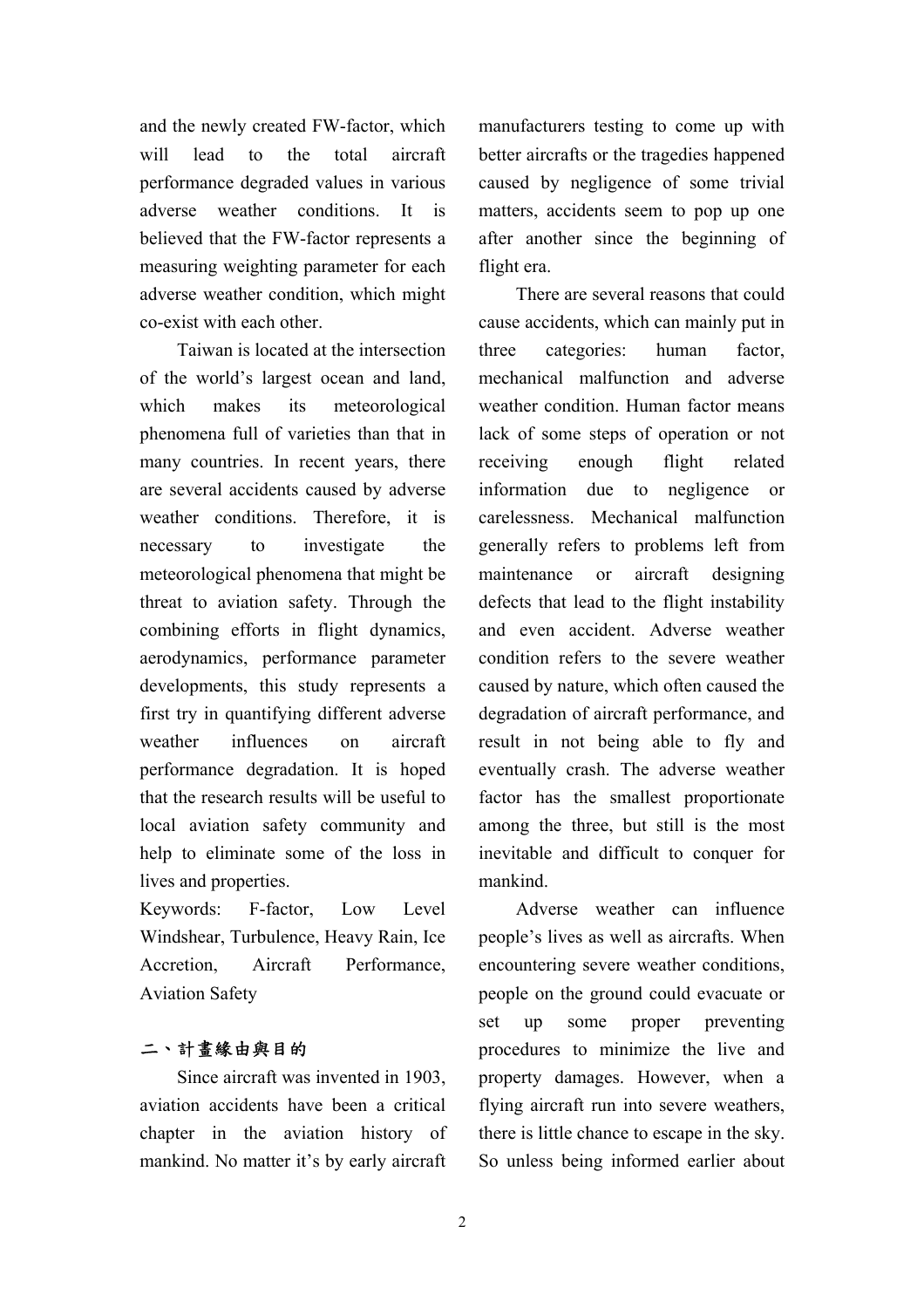the adverse weather covered area and tries to avoid it, there is no other ways to go around it. Since World War II, although great improvements in aircraft performance such as speed and range have been achieved, but because the chances of bumping into awful weathers also enhance, so naturally resulting in more aircraft accidents.

 In light of the several weather-related flight accidents happened in Taiwan in last few years, this thesis will focus on the study of adverse weather conditions. Also because the varieties of many complicated weather phenomena, the study is only concentrating on four most common and influential weathers, i.e. low level windshear, turbulence, ice accretion, and heavy rain. 1.The cause of low level windshear is the downdraft from thunderstorm or rain cloud that forms close to ground, lowering down the speed and altitude of flights during taking off or landing, and could cause great danger. Comparing with other aviation safety endangering weathers, this phenomenon was not discovered until late 1970s, and is still one of the very perilous weather conditions. 2. Turbulence or gust wind is a wind field generally found in the atmosphere, which has the trait of rapid changes from minute to minute. The danger of turbulence is not about its average wind velocity, but the momentary utmost wind velocity that might cause sudden changes of flight direction, altitude, ride

comfort, etc. 3. Other than induce decrease in aerodynamic performance and adds little weight to the aircraft, if the ice freezes on the leading edges of wing and control surfaces, it may cause the aircraft some unstable motion and even out of control. 4. Heavy rain generally refers to the rain shower found in thunderstorm during spring or summer. Besides lowering visualization, it may also change the airfoil upper surface shape by adhering to it and leads to degradation in aerodynamic coefficients.

 Since adverse weather conditions can cause brutal damage to flight, so numerous studies have launched by experts, and the F-factor is one of the brainchildren. In 1987, Bowles proposed the idea of utilizing four physical quantities of the aircraft—horizontal and vertical relative winds, aircraft speed, and gravitational acceleration, to come up with the parametric measurement of aircraft performance during wind shear. By using this parameter, aircraft performance declination in a low level wind shear can be clearly shown and easily stated the dangers the aircraft involved at the time. The result is called "windshear hazard factor", the "F-factor". This F-factor is a parameter converted originally from aircraft speed and the ambient wind velocity, used in estimating the lost of aircraft speed and altitude when encountering low level windshear. In this study, the F-factor will be first used as a medium because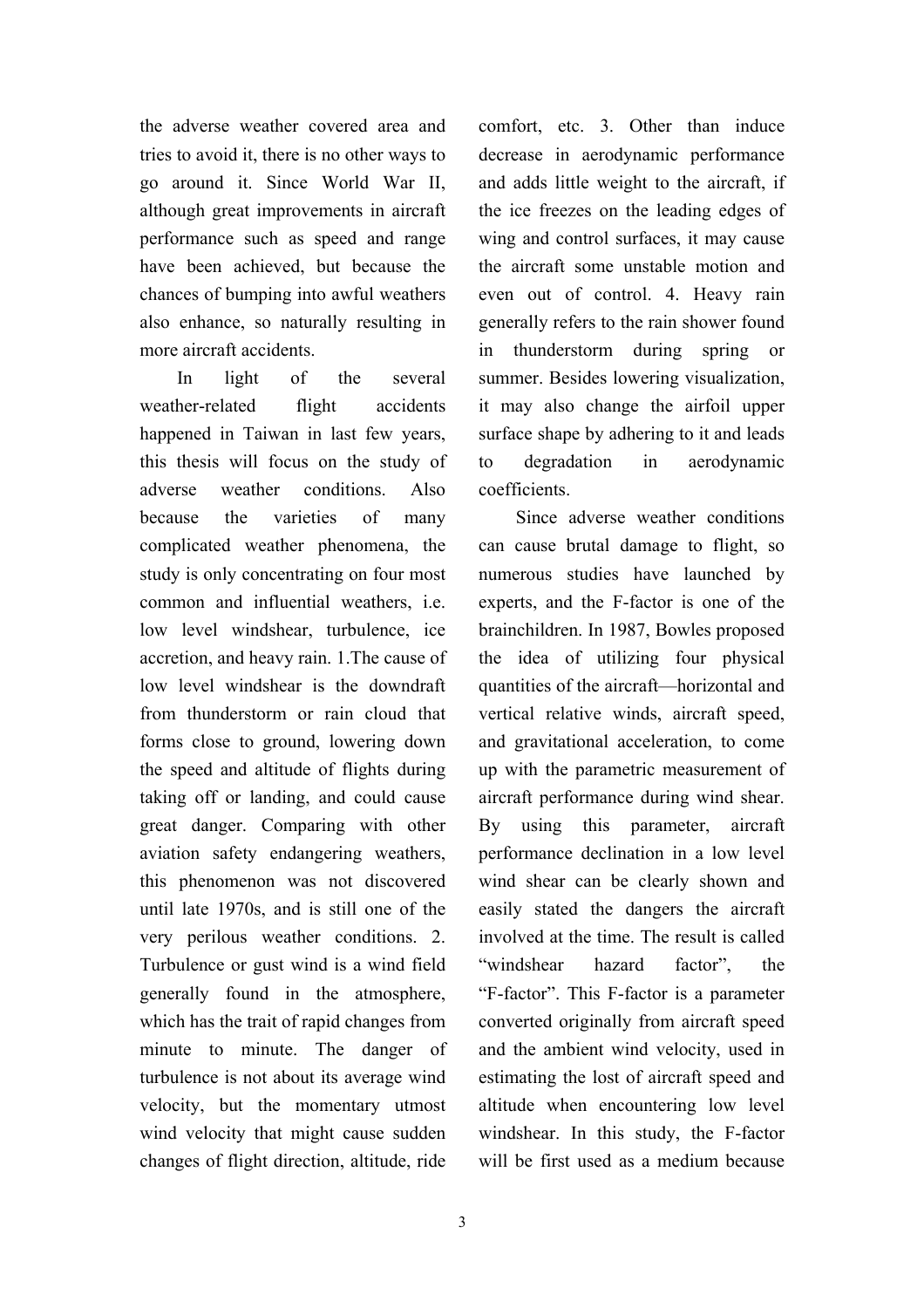of its calculable trait in estimating aircraft performance, and merges with the existing T-factor, which estimates the aircraft performance influence by turbulence, and creating a FT-factor. And since the nonlinear character of low level windshear and turbulence wind fields, later a new FW-factor has also been derived. By extending to aerodynamic degradation of heavy rain and ice accretion, these FW or FT-factors are able to give the four adverse weathers mentioned in this study an overall comparison, and in quantifying the endangering degrees to aircraft performance, the aircraft performance decayed in these four adverse weather conditions can be found.

 The individual statistic records of aircraft decayed performance caused by these four adverse weathers are obtained from the results of our study group over the years. There are several studies on low level windshear flow pattern and dynamics done by Wan and his co-workers. In 2002, Wan and Huang establish a turbulence wind model, and the T-factor is set up to analyze the aircraft decayed performance and escape strategy in turbulence. In 2003, basing on Computational Fluid Dynamics (CFD), Lee and Wu each developed a method to estimate the aerodynamic degradation effects caused by ice accretion and heavy rain. But these four weather phenomena seldom exist separately by itself. For instance, low

level windshear always appears with gust wind, and most likely with heavy rain; and heavy rain will always combine with turbulent gust. In this thesis an attempt has been made to consider all the "real" weathers together and measuring their degrading effects separately.

This F-factor represents a direct measure of the degradation of aircraft performance to gain specific energy due to low level windshear. The 2-D aircraft specific energy  $E$  is defined as:

$$
E = h + \frac{V^2}{2 g} \tag{1}
$$

where  $h$  is altitude and  $V$  is aircraft velocity. We could use this equation to derive rate of change of specific energy, and combined with appropriate aircraft equations of motion. When considering flight in vertical plane (2-D), the F-factor equation in the aircraft equations of motion and rate of change of specific energy can be accurately approximated by:

$$
F = \frac{\dot{W_x}}{g} - \frac{W_h}{V} \tag{2}
$$

where  $W_r$  and  $W_h$  are the horizontal and vertical wind velocity components respectively. Note that the F-factor combines the effects of the shear  $(\mathbf{\dot{W}_{x}})$ and the downdraft  $(-W_h)$  into a single entity. Positive values of the F-factor are indicative for aircraft performance decreasing situation. It needs to be noted that in the literature, the F-factor is also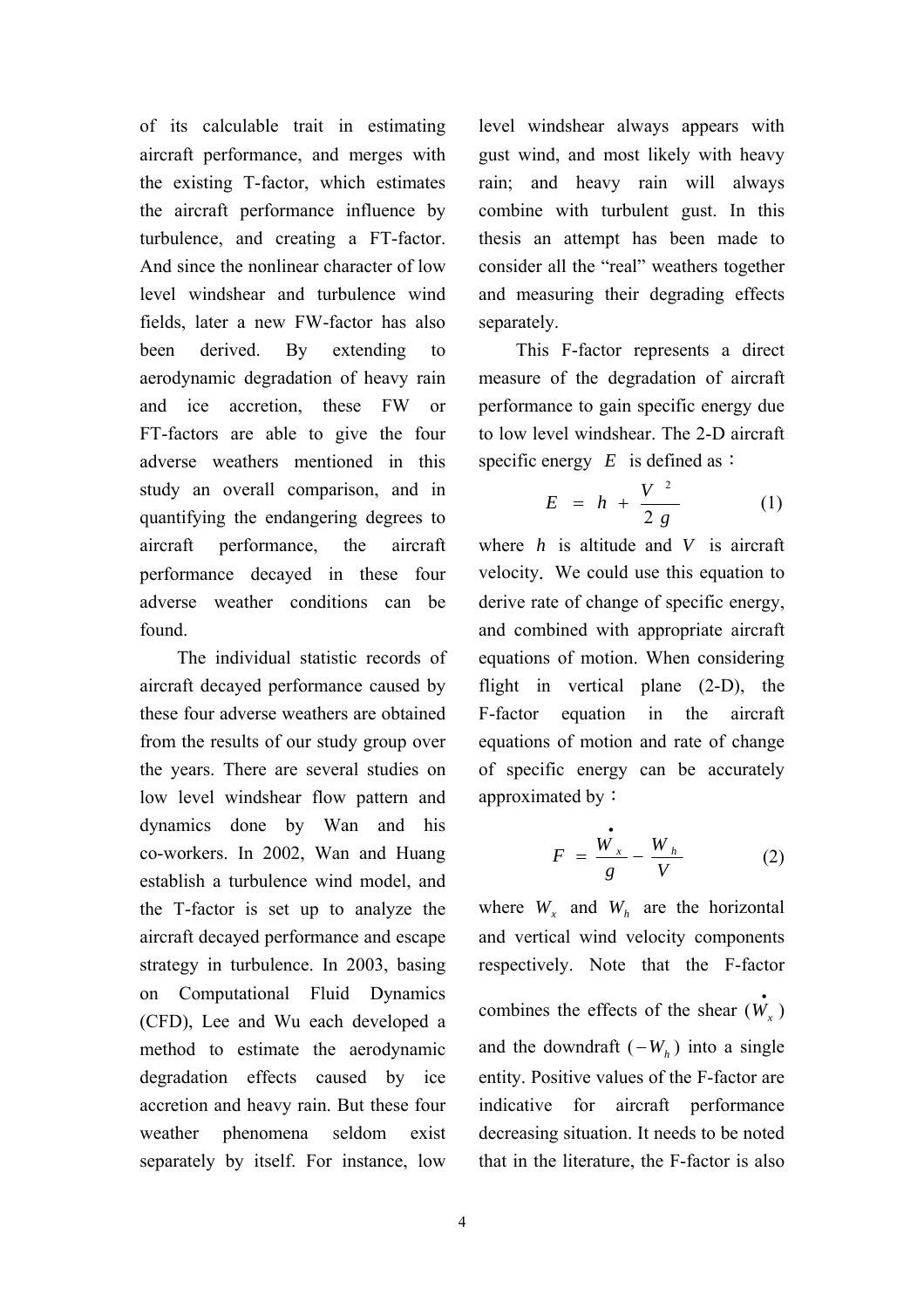often defined such that positive values imply an energy loss.

It is assumed that aircraft specific energy equals to

$$
E = h + \frac{V^2}{2g} + \frac{I\omega^2}{2mg}
$$
 (3)

where I is moment of inertia and  $\omega$  is aircraft angular velocity. In the above equation,  $I\omega^2 = I_{xx}\omega_x^2 + I_{yy}\omega_y^2 + I_{zz}\omega_z^2$ .

If differentiated with respect to time, it leads to the following result,

$$
\dot{E} = \dot{h} + \frac{V}{g}\dot{V} + \frac{I\omega}{mg}\omega
$$
 (4)

The above equations have the similar assumptions as before, and the 2-D F-factor equation can now be rewritten as:

$$
F = \frac{T - D}{W} - \frac{\dot{E}}{V}
$$
 (5)

A comparison of equation (4) and (5) reveals that again the F-factor can be readily interpreted as the loss or gain in available excess thrust-to-weight ratio due to the combined effect of downdraft and horizontal windshear. Note that positive values of the F-factor still indicate aircraft performance decreasing situation. Substitution of equation (4), combined with the use of Cartesian coordinates, allows the F-factor in equation (5) to be conveniently expressed

$$
F = \frac{\dot{W}_x}{g} - \frac{W_h}{V} + \left(\frac{I_{xx}P\dot{P}}{mgV} + \frac{I_{yy}Q\dot{Q}}{mgV} + \frac{I_{zz}R\dot{R}}{mgV}\right) \tag{5}
$$

 In this study I would implement two wind field factors, namely, the existing low level windshear F-factor; and T-factor developed by our group for turbulence. Now this 3-D F-factor equation can be used in conjunction with the T-factor equation as shown in below.

Earlier Chen and Huang both studied clear air turbulence in their thesis, and established wind field models for aircraft encountering turbulence. They also set up the T-factor that is used to analyze the linear and angular responses of aircraft in clear air turbulence. The following set of turbulence prediction parameters has been proposed to quantify the 3-D wind input severity  $(T_1)$ , the aircraft linear response  $(T_2)$ , and aircraft angular response  $(T_3)$ .

Here we first extend the concepts to include the general turbulence, use  $T_1$ to verify the turbulence intensity, and let  $T_1$  as input to compute the flight path and the responses  $T_2$ ,  $T_3$ .

$$
T_{1} = \sum_{i=1}^{3} \left| \frac{W_{i}}{g} \right|
$$
  
\n
$$
T_{2} = \sum_{i=1}^{3} \left| \frac{V_{i}}{g} \right|
$$
  
\n
$$
T_{3} = \sum_{i=1}^{3} \left| \frac{\omega_{i} l_{i}}{g} \right|
$$
  
\n(6)

where  $\vec{W}_i$  is wind acceleration,  $\vec{V}_i$  is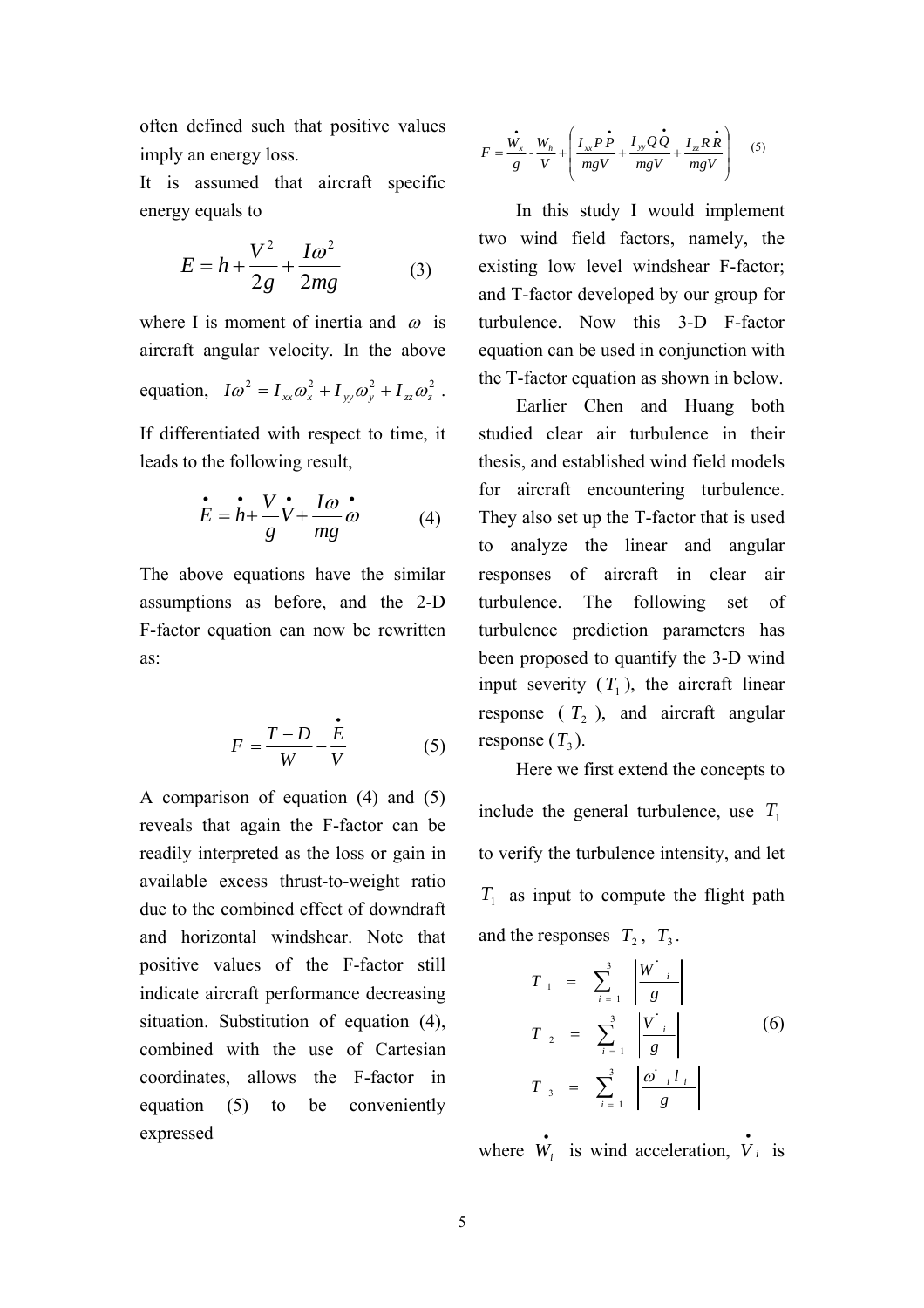aircraft acceleration,  $\dot{\omega}_i$  is the aircraft angular acceleration, and  $l_i$  is the characteristic length of Boeing 747-200 aircraft in three directions, which was defined as below:

**Pitch**: Distance from center of gravity to aerodynamic center of horizontal tail, about 100 feet.

**Roll**: Distance between two aerodynamic centers of right and left wing's mean aerodynamic chord, about 83.33 feet.

**Yaw**: Distance from center of gravity to aerodynamic center of vertical tail, about 100 feet.

The idea of these parameters is that we have to consider the atmospheric turbulence in all three directions, and include its response both in linear and angular motions. But what it matter the most is the force (acceleration) rather than momentum (velocity). Finally, we need to non-dimensional all these physical quantities.

 Fig.1 and 2 are the real F-factor illustrations for 1985 Delta Airlines 191 low level windshear related accident. And it is clearly shown that the F-factor value of a real low level windshear will fluctuate with time, which indicates that wind is formed by both the average and gust winds. If the aircraft performance loss from the low level windshear effect shall be quantified, obvious it's not enough either by using the F-factor from low level windshear mean velocity or

T-factor from a pure turbulence. Therefore, these two sets of quantified parameters F and T shall combine together, hoping that the new parameter will be physically more complete.



Figure 1 Instantaneous F-factor for Delta flight 191.



## Figure 2 Averaged F-factor for Delta flight 191.

If linearly combine the T-factor with the F-factor and come up with the FT-factor equation:

$$
FT = \frac{\dot{W_x}}{g} - \frac{W_h}{V} + \left(\frac{I_{xx}P\dot{P}}{mgV} + \frac{I_{yy}Q\dot{Q}}{mgV} + \frac{I_{zz}R\dot{R}}{mgV}\right) + (T_2 + T_3)
$$
\n(7)

Here is something that needs special attention: above equation is the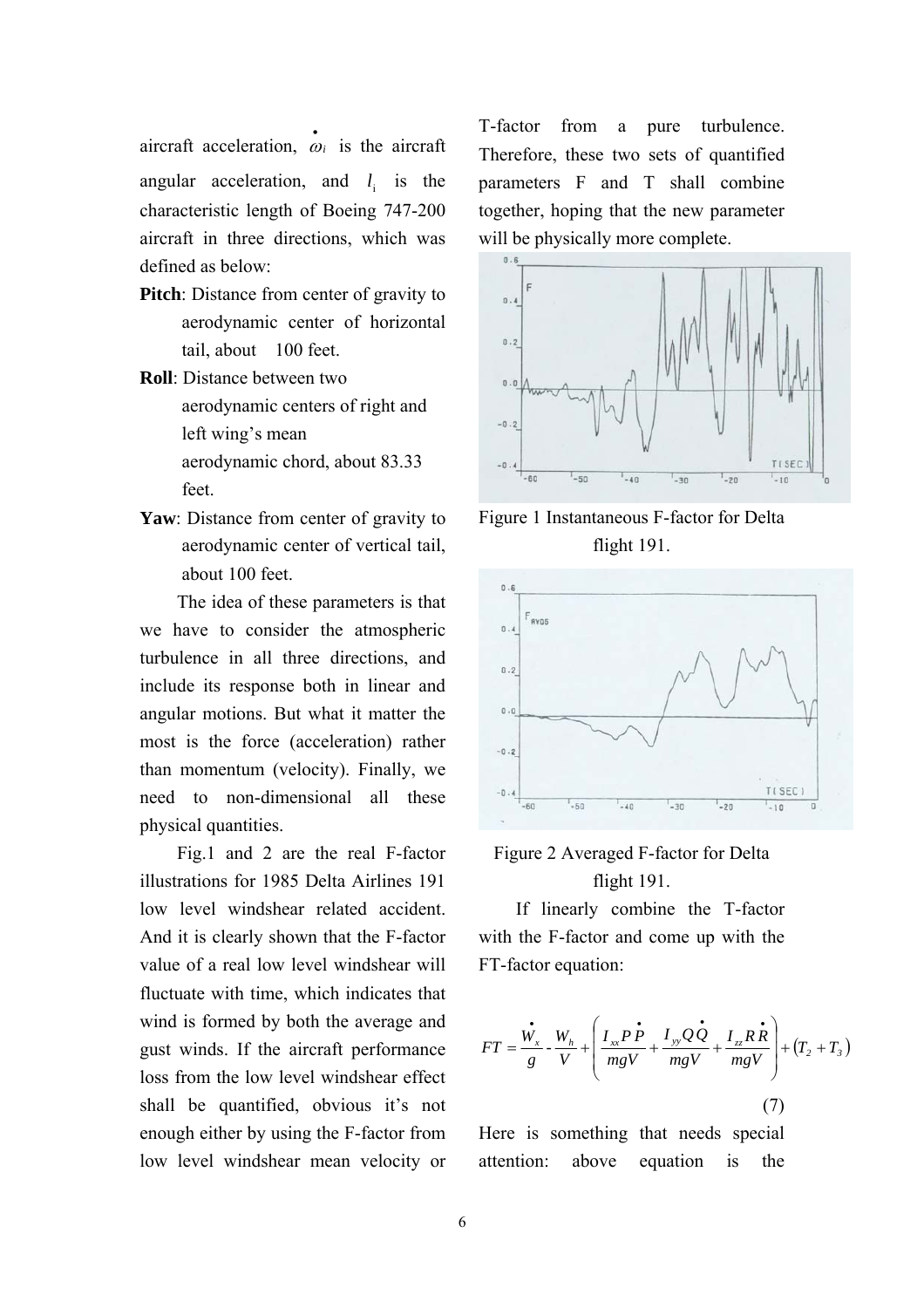conjunction of the T-factor and F-factor, thus include both low level windshear and turbulence impacts to aircraft. However there might be some overlapping on the RHS terms, and here we use mainly as a first try and for later comparison with the FW-factor.

Equation (7) can be analyzed as follows:

1. 
$$
\frac{\dot{W}_x}{g} - \frac{W_h}{V}
$$
 is an element in the

original 2-D F-factor calculation.

2. 
$$
\left(\frac{I_{xx}P\dot{P}}{mgV} + \frac{I_{yy}Q\dot{Q}}{mgV} + \frac{I_{zz}R\dot{R}}{mgV}\right)
$$
 is the

item that mainly represents the changes of pitching , rolling, and yawing moments after the aircraft being influenced by the wind field velocity.

- 3. Parameter  $T_2$  represents the aircraft acceleration in longitudinal, lateral, and vertical directions.
- 4. Parameter  $T_3$  represents the aircraft angular acceleration in pitching, rolling, and yawing directions.

So what we did is first modify the original 2-D F-factor by including the rotational kinetic energy part, then directly adds the aircraft responses in linear and angular directions due to turbulence.

 In last section we simply adds 3-D F-factor and the  $T_2$ ,  $T_3$  parts of turbulence T-factor together, to come up

with FT-factor, but this might exaggerate the degraded value of aircraft performance loss in bad weather. The reason is although different in expressions, but physically there might be some repetitions in F-factor and  $T_2$ (aircraft linear response),  $T_3$  (aircraft angular response) equations. So if the wind field is in the most extreme situation then the resulting FT-factor may larger than expected, representing a somewhat unreal aircraft performance loss in severe windshear/turbulence condition. To compensate this, better expression is also needed.

Most recently, we try to get back to the original assumption and definition of F-factor equation,

$$
F = \frac{\dot{W}_x}{g} - \frac{W_h}{V} = \frac{T - D}{W} - \frac{\dot{E}}{V}
$$

In here we learn that F-factor equation can be expressed in two forms, and the second type is adopted here. As before, assuming 3-D aircraft specific energy is equal to the summation of potential energy, linear kinetic energy and rotating kinetic energy. Then this aircraft specific energy will be:

$$
E = h + \frac{V^2}{2g} + \frac{I\omega^2}{2mg}
$$

Again if differentiated with respected to time, it leads to the following result,

$$
\dot{E} = \dot{h} + \frac{V}{g}\dot{V} + \frac{I\omega}{mg}\omega
$$

Comparison of the above reveals that the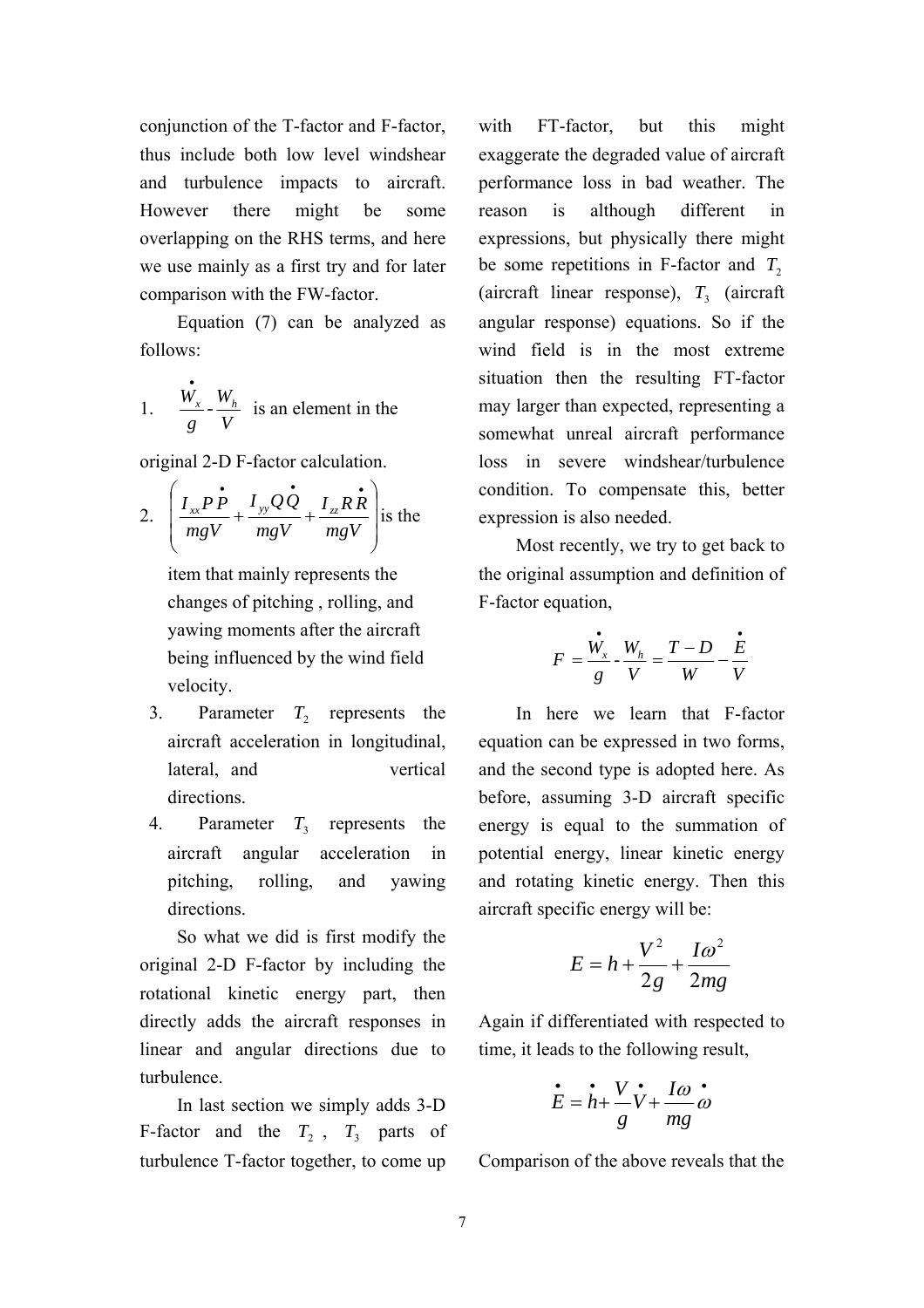F-factor can be writing as

$$
F = \frac{T - D}{W} - \frac{1}{V} \left( \dot{h} + \frac{V}{g} \dot{V} + \frac{I\omega}{mg} \dot{\omega} \right) \tag{8}
$$

Reorganizing a new expression can be achieved:

$$
FW = \frac{T - D}{W} - \frac{W_h}{V} - \frac{\dot{V}}{g} - \frac{I_{xx}p \dot{p}}{mgV} - \frac{I_{yy}q \dot{q}}{mgV} - \frac{I_{zz}r \dot{r}}{mgV}
$$
\n(9)

Where *W* is weight, *T* is thrust,  $D$  is drag,  $W_h$  is vertical wind velocity, and V is aircraft velocity. To distinguish the difference, this new expression is named FW-factor. As in FT-factor, this FW-factor also includes the linear and angular responses of aircraft under a 3-D wind field, but mean velocity of low level winshear and fluctuated velocity of turbulence are considered at the same time. Also, the non-dimensional excess thrust is also included. Compared with FT-factor, it is believed that the new FW-factor is physically more meaningful and can represent a true degree of aircraft performance degradation in four kinds of bad weathers considered in this thesis.

The calculation methods and related formula mentioned in this chapter were set up by Lee and Wu in 2003, aiming to solve for the aircraft performance loss in ice accretion and heavy rain conditions. Through the existing rate of climb vs. F-factor plot under heavy rain condition, we can implement their aerodynamic

performance degradation results, then the equivalent F-factor of aircraft performance degradation under ice accretion and heavy rain conditions can be estimated. Their CFD numerical techniques will be discussed briefly as follows:

This research use CFD program code consists of a modified Bowyer's grid generator and a Navier-Stokes finite volume flow solver. Bowyer's scheme is a Delanuey-type unstructured grid concept, and the modifications made including: 1. boundary vertex check to distinguish point in or out of the circle in the "circle test" criterion, 2. Laplacian smoothing to further improve the quality of triangles by adjusting the "spring constant" in each of the triangle branch, 3. addition of local point for those convex region in order to overcome the inherent nature of Delanuey-type unstructured grid generator.

 The new triangles generated by circle test should tally with two limitation conditions:

 1. The aspect ratio of all triangles must less than 1.45.

 2. The area of all triangles should great than the definition of minimum area.

Where aspect ratio equal to  $R/2r$ ,

*R* is the radius of circumscribe circle, and *r* is the radius of inner circle. The definition of smallest area means in any given triangular boundary, we choose the smallest boundary constitute the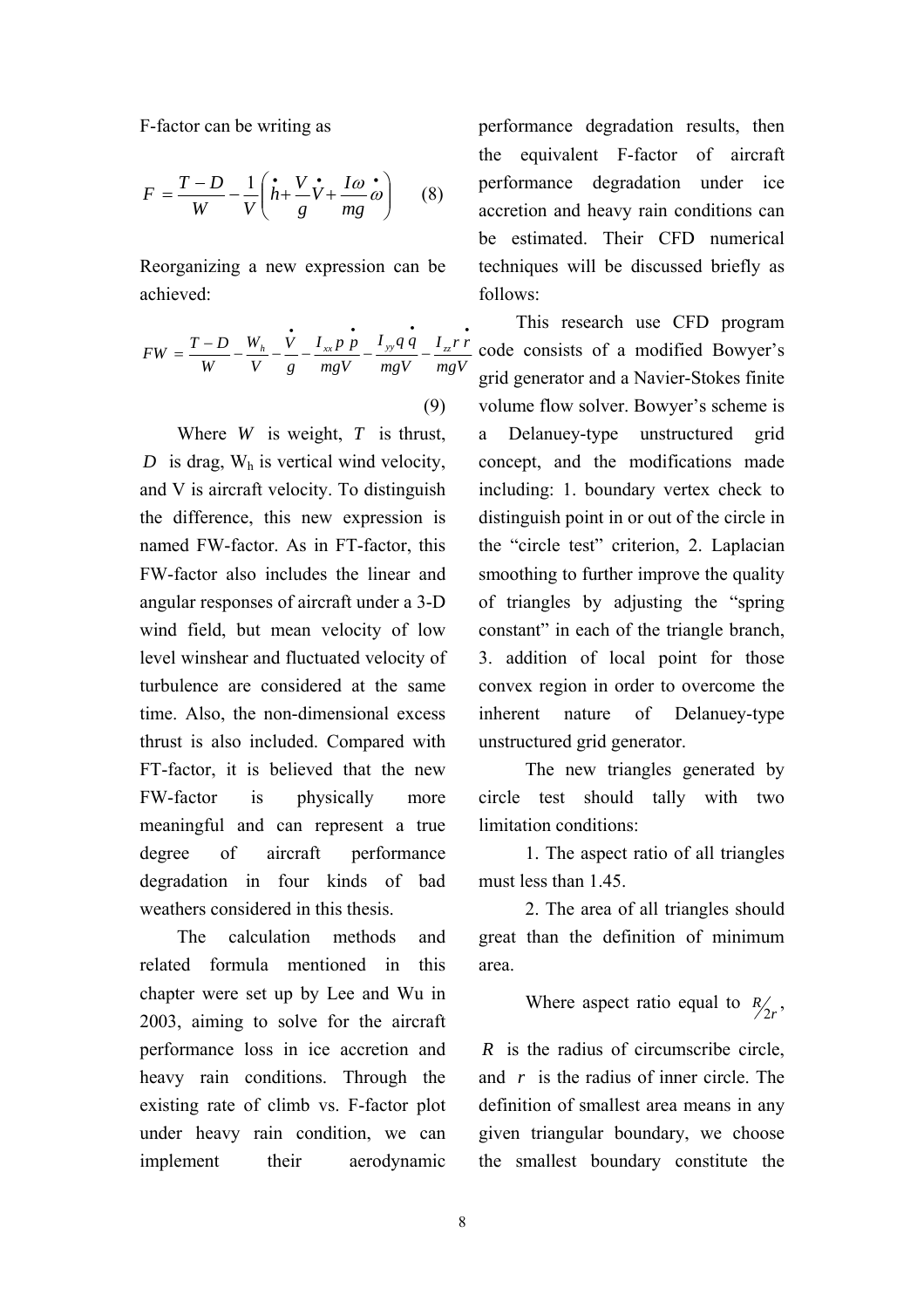right triangular area. Owing to our triangular unstructured grids, we choose finite volume form to solve Navier-Stokes equation. The solver is the classical Roe's average scheme on the Navier-Stokes equation, and then Runge-Kutta fourth order method is implemented to accelerate convergence rate.

Finite volume form can easily use on arbitrary sharp grids, so this research use finite volume form to solve triangular unstructured grids. All triangles must tally with mass, momentum, and energy conservations, then save conservative variable average values in interior of triangles. Because our unstructured grids are triangles, so when solving the numerical flux or conservative variable, we should transfer Cartesian coordinate into normal and shear coordinates. Finally, the conservative variable values that stored in interior of triangles should transfer into each node.

Around computation region's boundary, a virtual grid layer must be added to deal with boundary condition. It can be divided into two parts, inner boundary and outer boundary. When solving the outer boundary problems, the chose of outer boundary must be large enough. For the time being the outer boundary condition can view as infinity.

For ice accretion flow analysis, we select a control volume composed of product of velocity and time

(X-direction), and twice the airfoil thickness (Y-direction). For our unstructured grids, a physical quantity transformation to Cartesian coordinate is necessary, so that U, V components of velocity field in each control volume can be derived. First we uniformly cut the Y-direction into N segments, and then select each grid point location  $(X, Y)$ and U, V components inside a certain control volume. By analogy, we can find the U, V velocity components of every segmented point in the control volume. Fig. 3 shows the flow field linear analysis results of a NACA 0012 airfoil.



Figure 3 Flow field linear analysis in control volume (NACA 0012  $M = 0.3$ ,

 $\alpha = 4^{\circ}$ ).

First, when the rainfall rate remaining increase, the air density will also increase. Generally rainfall's intensity is measured in terms of the Liquid Water Content (LWC) of the air or the mass of the water per unit volume of air. According to the equation developed by Dunham in 1987, the relation between rainfall rate (R, mm/h) and LWC  $(g/m^3)$  is

$$
LWC = 0.054R^{0.84} \qquad (10)
$$

We found the air density added with this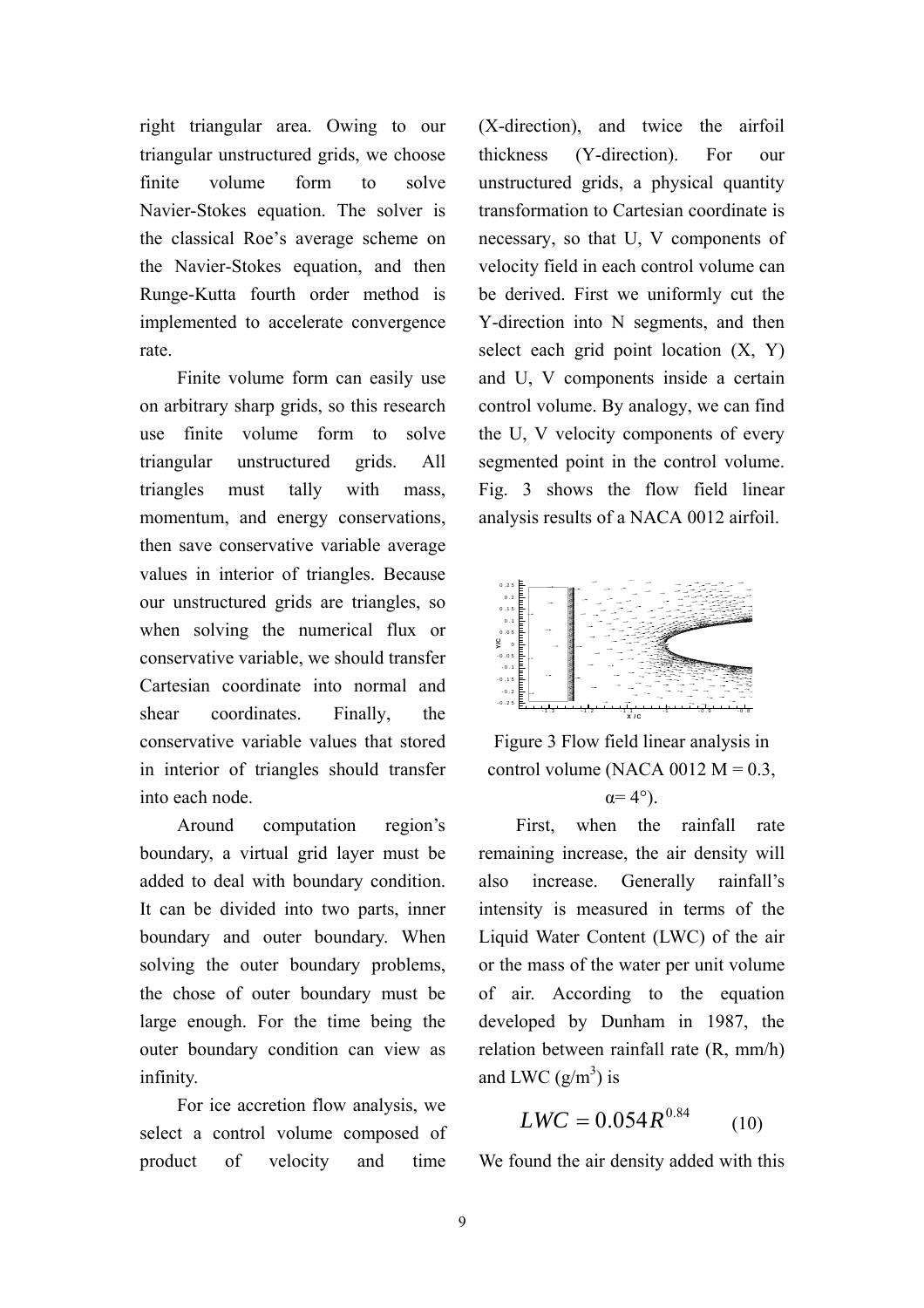LWC will become our new density in the air when suffering the heavy rain.

$$
\rho_r = \rho_{\text{air}} / \{ 1 - (LWC / \rho_{\text{water}}) \}
$$
\n(11)

Secondly, the downward rainfall changes the angle of attack, and we should know what the terminal velocity of a raindrop is. The terminal velocity of a raindrop can be expressed as a function of droplet size & altitude and has been established by Markowitz.

$$
V_T(m/s) = 9.58 \left\{ 1 - \exp \left[ -\left( \frac{D(mm)}{1.77} \right)^{1.147} \right] \right\}
$$

(12)

Therefore, we could combine the vertical velocity from heavy rain and the horizontal cruise velocity to obtain new velocity vector with a small angle, thus this decreased value of angle of attack could be estimated.

Most important is the effect done by this new airfoil upper surface shape that formed by heavy rain's water layer, and the cratering effect impacted by large droplets. Obviously the original aerodynamic property will degrade by this new airfoil shape. Finally we could establish the database about water-film formed on airfoil. According to this database, we can find the water-film location on airfoil upper surface, and then combined the new density and angle of attack changed by downfall heavy rain momentum. Through the same numerical schemes we now can easily simulate the aircraft performance

degradation under the heavy rain condition.

## 三、結果與討論

The estimation method and figure of the equivalent F-factors of every single adverse weather condition have been thoroughly discussed in the earlier sections. They will be gathered in Table 1, which shows the F-factor, T-factor, FT-factor, or FW-factor of every adverse weather conditions.

In the table 1, one find out that the equivalent F-factor of heavy rain and ice accretion is about 25~30% of low level windshear F-factor. The result implies that low level windshear has more influence on aircraft performance than heavy rain or ice accretion does. And the T-factor that represents turbulence has more influence on aircraft performance than low level windshear does to it. But while considering the effects of adverse weather condition to aircraft performances, the time scale has to be considered, that is to say the duration has to be judged. As to the duration of the previous four adverse weather conditions, from the longest to the shortest are ice accretion, low level windshear, heavy rain, and turbulence. Even though from the figure, it seems turbulence has the most effect on aircraft performance, but the timeframe is shorter and it could only create damage in that short period. As to heavy rain and ice accretion, even though the equivalent F-factor is smaller, but the time duration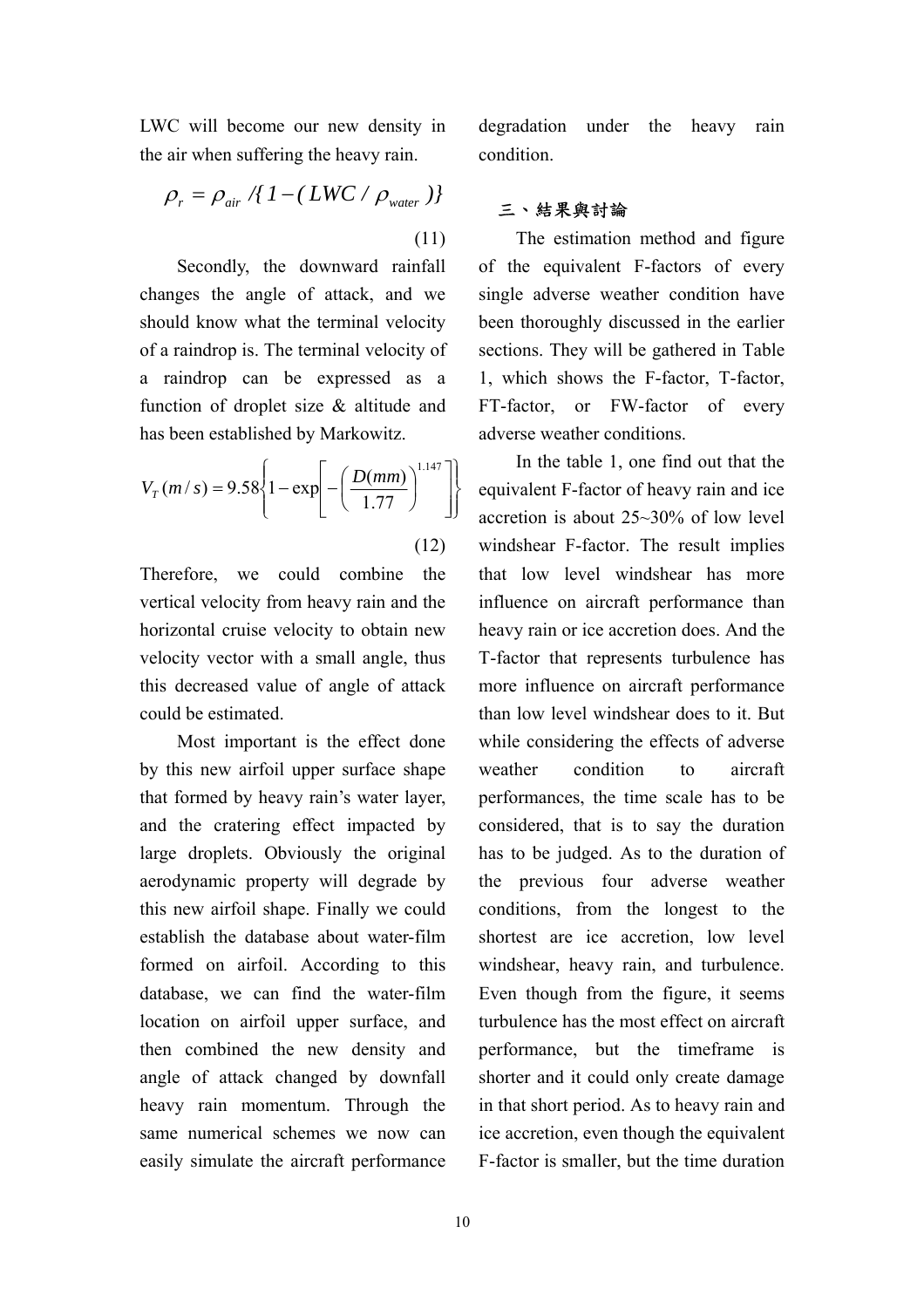is longer, therefore the time that will influence aircraft performance will also be longer. So the danger could be even more serious than what it involves in turbulence. But looking from a different angle, it also means that the danger can be avoided if precautionary steps are taken in the earlier stage.

Also, one can tell that along these five adverse weather conditions in the list, which are all considered compound adverse weather conditions, the sum of FT-factor value appears to be larger. When analyzing each adverse weather individually, one can find that whenever there's heavy rain or ice accretion involves, its equivalent F-factor will only be 10~15% of FT-factor. It shows that if the influencing timeframe is the same, wind will have more direct degrading effect toward aircraft performance, and it will reflected on larger F-factor or T-factor

value. At this time, heavy rain and ice accretion will be like the last straw that hammers the camel, making the already declined aircraft performance even worse. As to the FW-factor value, it is the most sensible parameter developed in this work, ranging from 25% to 50 % of FT-factor value.

At last, what makes people fear the most is that the influence of heavy rain and ice accretion toward aircraft is not direct. So when confronting with compound adverse weather conditions, the pilot will often only notice the effect from low level windshear and turbulence wind, but the influence from heavy rain or ice accretion are often ignored or underestimated. This might lead to the case that the pilots wrongly judge the circumstance and believe that the aircraft is still in manageable situation, but eventually crashes.

|                   | <b>Adverse Weather</b>    |                                   | F-factor            | T-factor     | FT-factor       | FW-factor       |
|-------------------|---------------------------|-----------------------------------|---------------------|--------------|-----------------|-----------------|
|                   | Conditions                |                                   |                     |              |                 |                 |
| Case1             | Low Level                 | Steady                            | $-0.058 - 0.65$     | N/A          | N/A             | $0.27 - 0.91$   |
|                   | Windshear                 | Unsteady                          | $-0.042 - 0.62$     | N/A          | N/A             | $0.2847 - 1.05$ |
| Case2             | Turbulence                |                                   | N/A                 | $0.0735-$    | N/A             | $0.24 - 0.45$   |
|                   |                           |                                   |                     | $1.164*^{1}$ |                 |                 |
| Case3             | Heavy Rain                |                                   | 0.15                | N/A          | N/A             | 0.15            |
| Case4             | Ice Accretion             |                                   | $0.14 - 0.15$       | N/A          | N/A             | $0.14 - 0.15$   |
| Case <sub>5</sub> | Low Level Windshear $*^2$ |                                   | $-0.92 - 2.64$      | $0.09 - 9.0$ | $-0.552-11.1$   | $0.11 - 1.32$   |
|                   | and Turbulence            |                                   |                     | $25*^3$      | 7               |                 |
| Case <sub>6</sub> |                           | Low Level Windshear* <sup>2</sup> | $0.108 - 0.77^{*4}$ | N/A          | N/A             | $0.4347 - 1.2$  |
|                   |                           | and Heavy Rain                    |                     |              |                 |                 |
| Case7             |                           | Turbulence and Heavy              | 0.15                | $0.0735-$    | $0.2235 - 1.31$ | $0.39 - 0.6$    |
|                   |                           | Rain                              |                     | $1.164*^{5}$ | 4               |                 |
| Case <sub>8</sub> | Turbulence and Ice        |                                   | $0.14 - 0.15$       | $0.0735-$    | $0.2135 - 1.31$ | $0.38 - 0.6$    |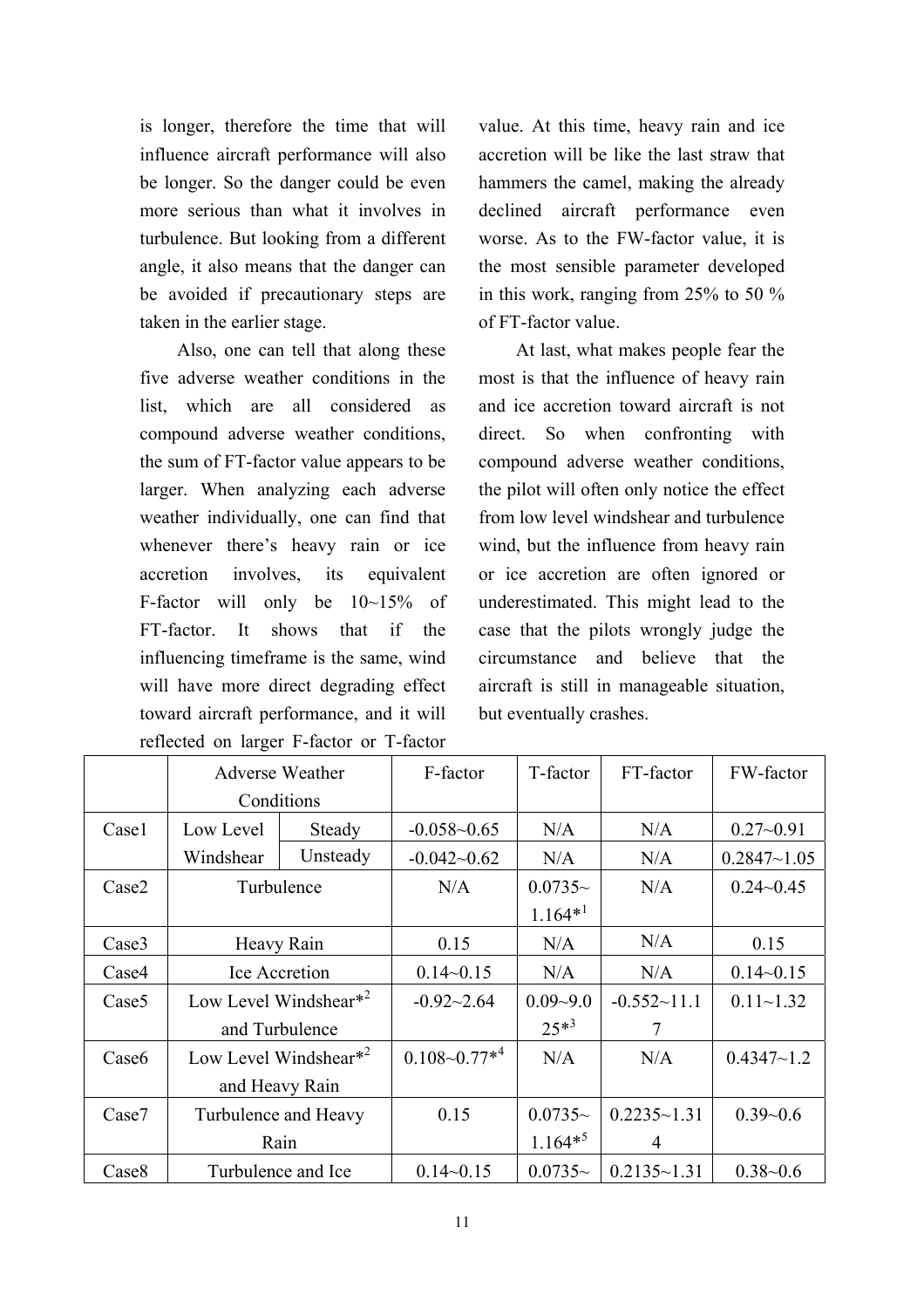|       | Accretion                           |                     | $1.164**$ |                                              |                  |
|-------|-------------------------------------|---------------------|-----------|----------------------------------------------|------------------|
| Case9 | Low Level Windshear <sup>*2</sup> , | $-0.77 - 2.79^{*6}$ |           | $\vert 0.09 - 9.0 \vert -0.402 - 11.3 \vert$ | $0.26 \sim 1.47$ |
|       | Turbulence and Heavy                |                     | $25*^3$   |                                              |                  |
|       | Rain                                |                     |           |                                              |                  |

Table 1 F-factor, T-factor,

- $*$ <sup>1</sup> T-factor equal to T2+T3, T2:0.045~1.145, T3:0.018~7.92.
- \*2 The wind field use unsteady low level windshear.
- \*3 T-factor equal to T2+T3, T2:0.045~1.145, T3:0.018~7.92.

\*4 F-factor equal to low level windshear+ heavy rain, low level windshear:-0.042~0.62, heavy rain: 0.15.

\*5 T-factor equal to T2+T3, T2:0.015~0.375, T3:0.006~1.01.

\*6 F-factor equal to low level windshear+ heavy rain, low level windshear:-0.92~2.64, heavy rain: 0.15.

### 四、參考文勮

- [1] Bowles, R. L., "Windshear Detection, Warning, and Flight Guidance", NASA CP 10004, 1987.
- [2] Wan, T., and F. Payne, "An Unsteady Vortex Ring Model for Microburst Simulation", *AIAA Paper* 89-0811, 1989.
- [3] Wan, T., and Y. C. Chu, "Airplane's Trajectory Analysis under the Influence of Low Level Wind Shear", *Transactions of the AASRC*, Vol. 31, No.1, pp. 1-10, March, 1999.
- [4] Huang, H. F., "Clear Air Turbulence Avoidance Strategy via Genetic Algorithm & Neural Network Methods", M.S. Thesis, Tamkang University, 2002.
- [5] Lee, J. J., "Aerodynamic Performance Analysis under the Ice Accretion Conditions", M.S.

Thesis, Tamkang University, 2003.

- [6] Wu, S. W., "Aerodynamic Performance Analysis under the Influence of Heavy Rain", M.S. Thesis, Tamkang University, 2003.
- [7] Proctor, Fred H., David A. Hinton, and Roland L. Bowles, "A Windshear Hazard Index"*, Preprints of 9th Conference on Aviation*, Paper 7.7, pp. 482-487, 2000.
- [8] Visser, H. G., "Optimal Lateral-escape Maneuvers for Microburst Encounters During Final Approach", *Journal of Guidance, Control, and Dynamics*, Vol. 17, 1994.
- [9] Vicroy, D. D., "Assessment of Microburst Model for Downdraft Estimation", *Journal of Aircraft*, Vol. 29, 1992.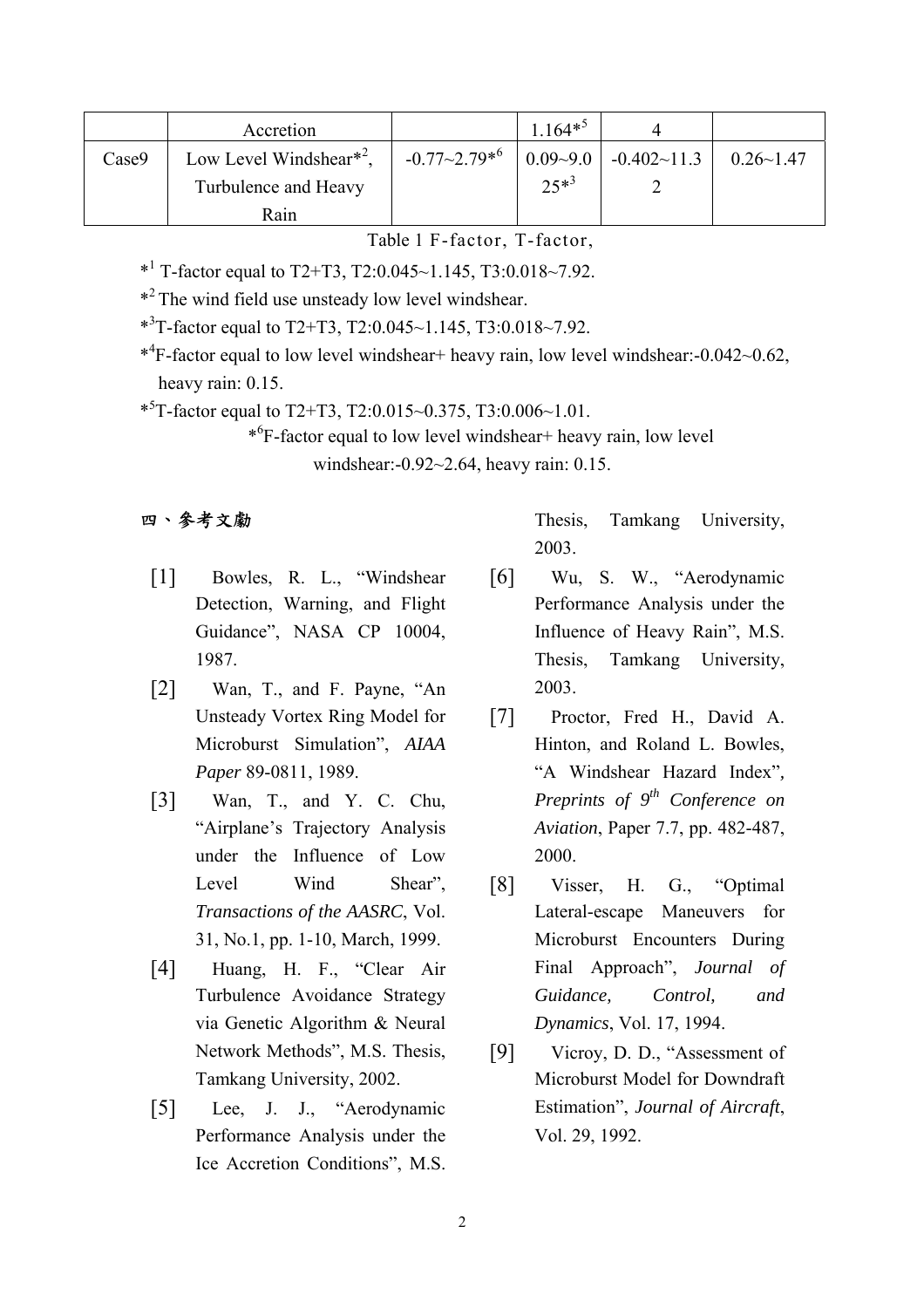- [10] Department of Transportation, FAA, "Windshear Training Aid", U.S. Department of Transportation, Washington, D.C., 1987.
- [11] Visser, H. G., "Effect of Downburst on Flight Safety", *Proceedings of the 20<sup>th</sup> ICAS*, pp. 317-336, 1996.
- [12] Department of Transportation, FAA, "Airborne Windshear Warning and Escape Guidance System for Transport Airplanes", TSO-C117a, 1996.
- [13] Byron, B., "Clear Air Turbulence", Asia-Pacific Air Safety, June 1998, BASI, Australia.
- [14] Trammell, A., "Enroute Turbulence Avoidance Procedures", *AIAA Paper* 89-0739, 1989.
- [15] Wan, T., and C. C. Chen, "Flying Quality Study under the Influence of Clear Air Turbulence", *Proceedings of the 22th ICAS*, Harrogate, U.K., 2000.
- [16] Lester, P. F., *Aviation Weather*, Jeppesen Sanderson, 1995.
- [17] Thomas, S. K., R. P. Cassoni, and C. D. MacAuthur, "Aircraft Anti-Icing and De-Icing Techniques and Modeling", *J. of Aircraft*, Vol. 33, No. 5, 1996.
- [18] "NASA Will Study Heavy Rain Effect on Wing Aerodynamics", *Aviation Week*

*& Space Technology*, Feb. 13, 1989.

- [19] Thompson, B. E., and J. Jang, "Aerodynamic Efficiency of Wings in Rain", *J. of Aircraft*, Vol. 33, No. 6, 1996.
- $[20]$  Rouwhorst, W. F. J. A., and H. Haverdings, "Some Results of Piloted Simulator Investigations on Windshear Detection System and Display Concepts", *Proceedings of the 20th ICAS*, Sorrento, Napoli, Italy, 1996.
- [21] Mclean, D., *Automatic Flight Control Systems*, Prentice Hall International, 1990.
- [22] Wan, T., and H. F. Huang, "Clear Air Turbulence Strategy Analysis via Genetic Algorithm and Neural Network Methods", *AIAA Paper* 2002-0941, 2002.
- [23] Vicroy, D. D., "The Aerodynamic Effect of Heavy Rain on Airplane Performance", *AIAA Paper* 1990-3131, 1990.
- [24] Wan, T., and J. J. Chen, "On the Unstructured Grid Generation via the Modified Bowyer's Scheme", *Transactions of AASRC*, Vol. 28, No. 3, pp.203-208, 1996.
- [25] Wan, T., and F. Yip, "The Study of 3-D Unstructured Grid Generation with Bowyer's Scheme", *Transactions of AASRC*, Vol. 29, No. 1, pp. 55-63, 1997.
- [26] Wan, T., and S. W. Wu, "Aerodynamic Analysis under Influence of Heavy Rain",